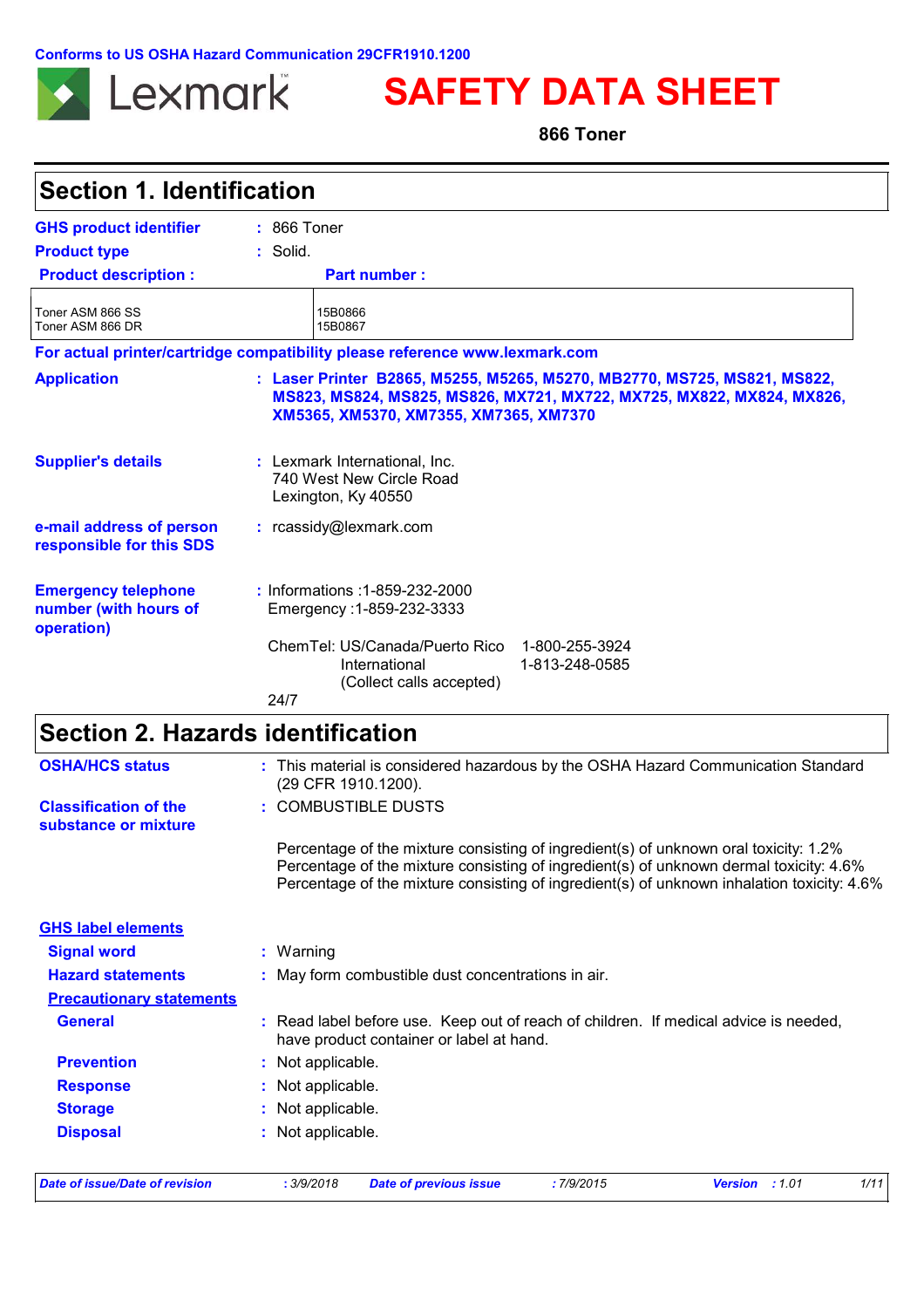## **Section 2. Hazards identification**

#### **Supplemental label elements**

**:** Keep container tightly closed. Keep away from heat, hot surfaces, sparks, open flames and other ignition sources. No smoking. Prevent dust accumulation.

#### **Hazards not otherwise classified**

# **Section 3. Composition/information on ingredients**

**:** None known.

| <b>Substance/mixture</b><br>: Mixture                    |                    |                                        |
|----------------------------------------------------------|--------------------|----------------------------------------|
| <b>Ingredient name</b>                                   | $\frac{9}{6}$      | <b>CAS number</b>                      |
| carbon black<br>Charge Control Agent<br>titanium dioxide | l≤10<br>3≥ا<br>'≤3 | 1333-86-4<br>Proprietary<br>13463-67-7 |

Any concentration shown as a range is to protect confidentiality or is due to batch variation.

**There are no additional ingredients present which, within the current knowledge of the supplier and in the concentrations applicable, are classified as hazardous to health or the environment and hence require reporting in this section.**

**Occupational exposure limits, if available, are listed in Section 8.**

## **Section 4. First aid measures**

|                     | <b>Description of necessary first aid measures</b>                                                                                                                                                                                                                                                                                                                                                                                                                                                                                                                                                                                                                                                                                                                                                                        |
|---------------------|---------------------------------------------------------------------------------------------------------------------------------------------------------------------------------------------------------------------------------------------------------------------------------------------------------------------------------------------------------------------------------------------------------------------------------------------------------------------------------------------------------------------------------------------------------------------------------------------------------------------------------------------------------------------------------------------------------------------------------------------------------------------------------------------------------------------------|
| <b>Eye contact</b>  | : Immediately flush eyes with plenty of water, occasionally lifting the upper and lower<br>eyelids. Check for and remove any contact lenses. Continue to rinse for at least 10<br>minutes. Get medical attention if irritation occurs.                                                                                                                                                                                                                                                                                                                                                                                                                                                                                                                                                                                    |
| <b>Inhalation</b>   | : Remove victim to fresh air and keep at rest in a position comfortable for breathing. If<br>not breathing, if breathing is irregular or if respiratory arrest occurs, provide artificial<br>respiration or oxygen by trained personnel. It may be dangerous to the person providing<br>aid to give mouth-to-mouth resuscitation. Get medical attention if adverse health effects<br>persist or are severe. If unconscious, place in recovery position and get medical<br>attention immediately. Maintain an open airway. Loosen tight clothing such as a collar,<br>tie, belt or waistband.                                                                                                                                                                                                                              |
| <b>Skin contact</b> | : Flush contaminated skin with plenty of water. Remove contaminated clothing and<br>shoes. Get medical attention if symptoms occur. Wash clothing before reuse. Clean<br>shoes thoroughly before reuse.                                                                                                                                                                                                                                                                                                                                                                                                                                                                                                                                                                                                                   |
| <b>Ingestion</b>    | : Wash out mouth with water. Remove dentures if any. Remove victim to fresh air and<br>keep at rest in a position comfortable for breathing. If material has been swallowed and<br>the exposed person is conscious, give small quantities of water to drink. Stop if the<br>exposed person feels sick as vomiting may be dangerous. Do not induce vomiting<br>unless directed to do so by medical personnel. If vomiting occurs, the head should be<br>kept low so that vomit does not enter the lungs. Get medical attention if adverse health<br>effects persist or are severe. Never give anything by mouth to an unconscious person.<br>If unconscious, place in recovery position and get medical attention immediately.<br>Maintain an open airway. Loosen tight clothing such as a collar, tie, belt or waistband. |

| Date of issue/Date of revision        | : 3/9/2018                                          | <b>Date of previous issue</b>                       | :7/9/2015 | Version : 1.01 | 2/11 |  |
|---------------------------------------|-----------------------------------------------------|-----------------------------------------------------|-----------|----------------|------|--|
| <b>Eye contact</b>                    | : No specific data.                                 |                                                     |           |                |      |  |
| <b>Over-exposure signs/symptoms</b>   |                                                     |                                                     |           |                |      |  |
| <b>Ingestion</b>                      |                                                     | : No known significant effects or critical hazards. |           |                |      |  |
| <b>Skin contact</b>                   | : No known significant effects or critical hazards. |                                                     |           |                |      |  |
| <b>Inhalation</b>                     |                                                     | : No known significant effects or critical hazards. |           |                |      |  |
| <b>Eye contact</b>                    |                                                     | : No known significant effects or critical hazards. |           |                |      |  |
| <b>Potential acute health effects</b> |                                                     |                                                     |           |                |      |  |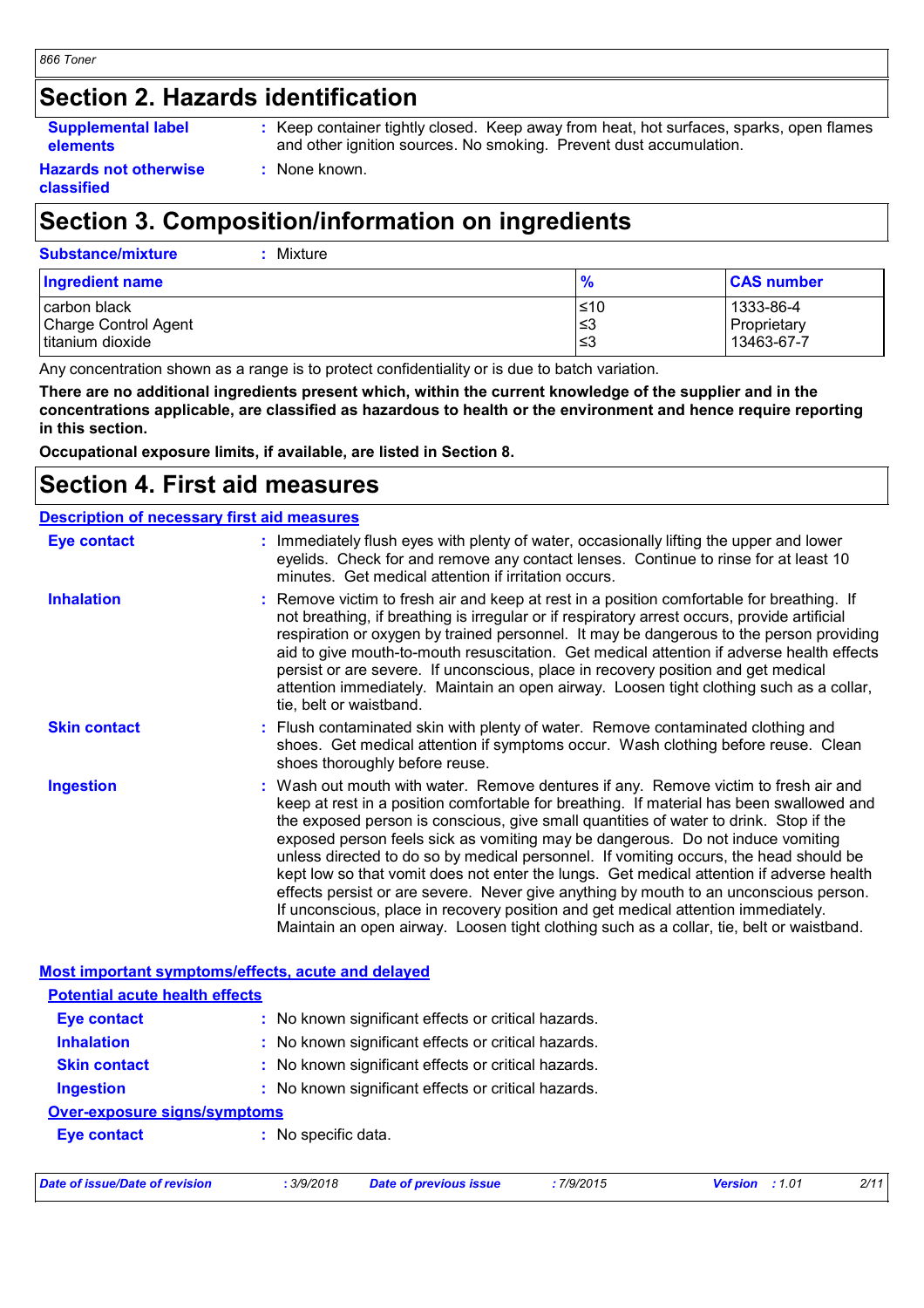### **Section 4. First aid measures Protection of first-aiders :** No action shall be taken involving any personal risk or without suitable training. It may be dangerous to the person providing aid to give mouth-to-mouth resuscitation. **Notes to physician <b>:** Treat symptomatically. Contact poison treatment specialist immediately if large quantities have been ingested or inhaled. **Specific treatments :** No specific treatment. **Skin contact Ingestion Inhalation :** No specific data. No specific data. **:** No specific data. **: Indication of immediate medical attention and special treatment needed, if necessary**

### **See toxicological information (Section 11)**

### **Section 5. Fire-fighting measures**

| <b>Extinguishing media</b>                               |                                                                                                                                                                                                                                                                                                                               |
|----------------------------------------------------------|-------------------------------------------------------------------------------------------------------------------------------------------------------------------------------------------------------------------------------------------------------------------------------------------------------------------------------|
| <b>Suitable extinguishing</b><br>media                   | : Use dry chemical powder.                                                                                                                                                                                                                                                                                                    |
| <b>Unsuitable extinguishing</b><br>media                 | : Do not use water jet.                                                                                                                                                                                                                                                                                                       |
| <b>Specific hazards arising</b><br>from the chemical     | : May form explosible dust-air mixture if dispersed.                                                                                                                                                                                                                                                                          |
| <b>Hazardous thermal</b><br>decomposition products       | Decomposition products may include the following materials:<br>carbon dioxide<br>carbon monoxide<br>metal oxide/oxides                                                                                                                                                                                                        |
| <b>Special protective actions</b><br>for fire-fighters   | : Promptly isolate the scene by removing all persons from the vicinity of the incident if<br>there is a fire. No action shall be taken involving any personal risk or without suitable<br>training. Move containers from fire area if this can be done without risk. Use water<br>spray to keep fire-exposed containers cool. |
| <b>Special protective</b><br>equipment for fire-fighters | : Fire-fighters should wear appropriate protective equipment and self-contained breathing<br>apparatus (SCBA) with a full face-piece operated in positive pressure mode.                                                                                                                                                      |
|                                                          |                                                                                                                                                                                                                                                                                                                               |

## **Section 6. Accidental release measures**

### **Personal precautions, protective equipment and emergency procedures**

| For non-emergency<br>personnel   |     | : No action shall be taken involving any personal risk or without suitable training.<br>Evacuate surrounding areas. Keep unnecessary and unprotected personnel from<br>entering. Do not touch or walk through spilled material. Shut off all ignition sources.<br>No flares, smoking or flames in hazard area. Provide adequate ventilation. Wear<br>appropriate respirator when ventilation is inadequate. Put on appropriate personal<br>protective equipment. |
|----------------------------------|-----|------------------------------------------------------------------------------------------------------------------------------------------------------------------------------------------------------------------------------------------------------------------------------------------------------------------------------------------------------------------------------------------------------------------------------------------------------------------|
| For emergency responders         | -11 | If specialized clothing is required to deal with the spillage, take note of any information in<br>Section 8 on suitable and unsuitable materials. See also the information in "For non-<br>emergency personnel".                                                                                                                                                                                                                                                 |
| <b>Environmental precautions</b> |     | : Avoid dispersal of spilled material and runoff and contact with soil, waterways, drains<br>and sewers. Inform the relevant authorities if the product has caused environmental<br>pollution (sewers, waterways, soil or air).                                                                                                                                                                                                                                  |

| Date of issue/Date of revision | .3/9/2018 | <b>Date of previous issue</b> | 7/9/2015 | <b>Version</b> : 1.01 | 3/11 |
|--------------------------------|-----------|-------------------------------|----------|-----------------------|------|
|                                |           |                               |          |                       |      |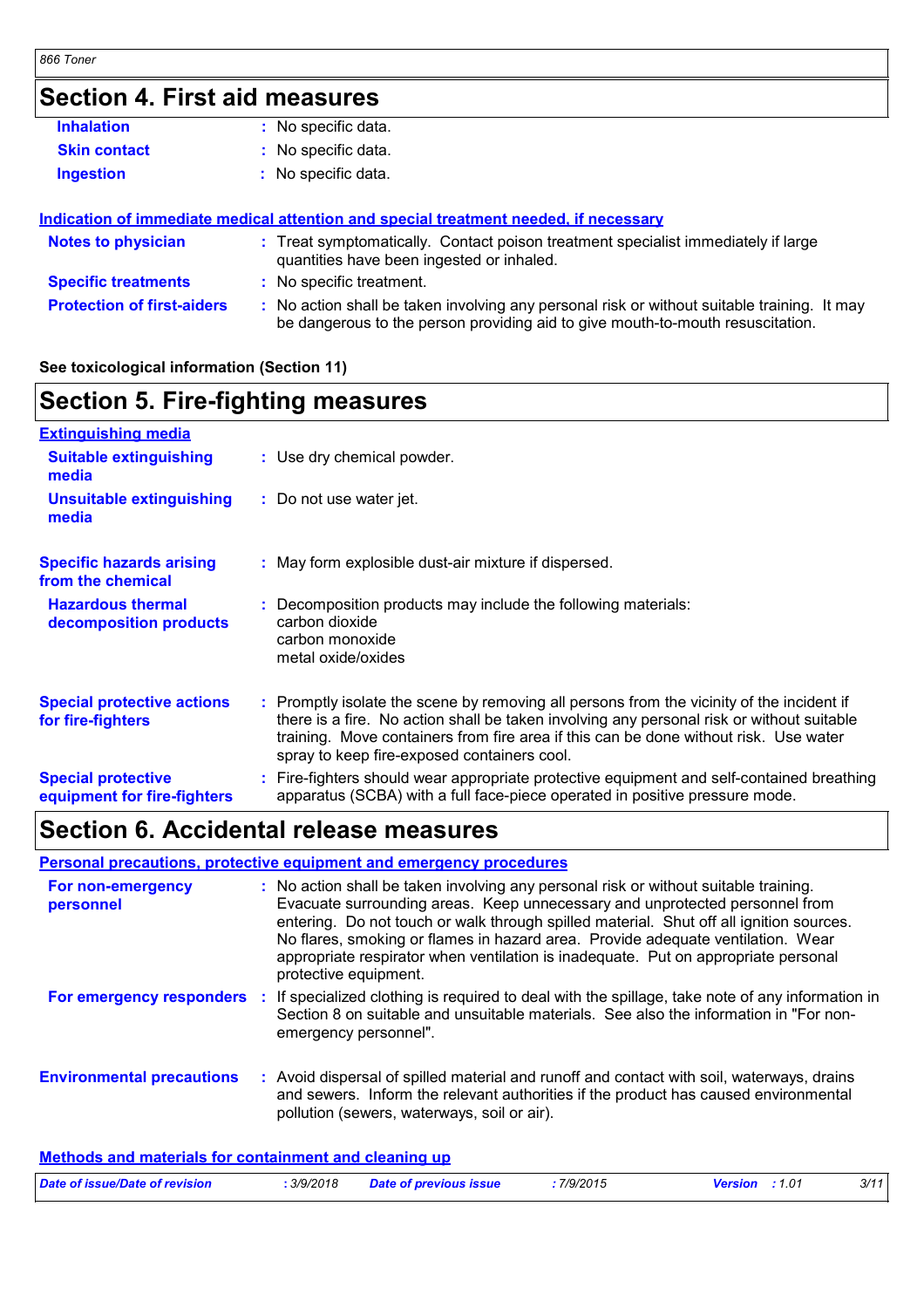# **Section 6. Accidental release measures**

| <b>Small spill</b> | : Move containers from spill area. Use spark-proof tools and explosion-proof equipment.<br>Vacuum or sweep up material and place in a designated, labeled waste container.<br>Dispose of via a licensed waste disposal contractor.                                                                                                                                                |
|--------------------|-----------------------------------------------------------------------------------------------------------------------------------------------------------------------------------------------------------------------------------------------------------------------------------------------------------------------------------------------------------------------------------|
| Large spill        | : Move containers from spill area. Approach release from upwind. Prevent entry into<br>sewers, water courses, basements or confined areas. Vacuum or sweep up material<br>and place in a designated, labeled waste container. Dispose of via a licensed waste<br>disposal contractor. Note: see Section 1 for emergency contact information and Section<br>13 for waste disposal. |

# **Section 7. Handling and storage**

| <b>Precautions for safe handling</b>                                             |                                                                                                                                                                                                                                                                                                                                                                                                                                                                                                                                                                                                                                                                                                                                                                                                                                                                                                                                                                                                                       |
|----------------------------------------------------------------------------------|-----------------------------------------------------------------------------------------------------------------------------------------------------------------------------------------------------------------------------------------------------------------------------------------------------------------------------------------------------------------------------------------------------------------------------------------------------------------------------------------------------------------------------------------------------------------------------------------------------------------------------------------------------------------------------------------------------------------------------------------------------------------------------------------------------------------------------------------------------------------------------------------------------------------------------------------------------------------------------------------------------------------------|
| <b>Protective measures</b>                                                       | : Put on appropriate personal protective equipment (see Section 8). Do not ingest. Avoid<br>contact with eyes, skin and clothing. Avoid the creation of dust when handling and avoid<br>all possible sources of ignition (spark or flame). Prevent dust accumulation. Use only<br>with adequate ventilation. Wear appropriate respirator when ventilation is inadequate.<br>Keep in the original container or an approved alternative made from a compatible<br>material, kept tightly closed when not in use. Electrical equipment and lighting should<br>be protected to appropriate standards to prevent dust coming into contact with hot<br>surfaces, sparks or other ignition sources. Take precautionary measures against<br>electrostatic discharges. To avoid fire or explosion, dissipate static electricity during<br>transfer by grounding and bonding containers and equipment before transferring<br>material. Empty containers retain product residue and can be hazardous. Do not reuse<br>container. |
| <b>Advice on general</b><br>occupational hygiene                                 | : Eating, drinking and smoking should be prohibited in areas where this material is<br>handled, stored and processed. Workers should wash hands and face before eating,<br>drinking and smoking. Remove contaminated clothing and protective equipment before<br>entering eating areas. See also Section 8 for additional information on hygiene<br>measures.                                                                                                                                                                                                                                                                                                                                                                                                                                                                                                                                                                                                                                                         |
| <b>Conditions for safe storage,</b><br>including any<br><b>incompatibilities</b> | Store in accordance with local regulations. Store in a segregated and approved area.<br>Store in original container protected from direct sunlight in a dry, cool and well-ventilated<br>area, away from incompatible materials (see Section 10) and food and drink. Eliminate<br>all ignition sources. Separate from oxidizing materials. Keep container tightly closed<br>and sealed until ready for use. Containers that have been opened must be carefully<br>resealed and kept upright to prevent leakage. Do not store in unlabeled containers.<br>Use appropriate containment to avoid environmental contamination. See Section 10 for<br>incompatible materials before handling or use.                                                                                                                                                                                                                                                                                                                       |

# **Section 8. Exposure controls/personal protection**

#### **Control parameters**

### **Occupational exposure limits**

| <b>Ingredient name</b>         |            |                               | <b>Exposure limits</b>                                                                                                       |                                                                                                                                                                                                                                                                       |      |
|--------------------------------|------------|-------------------------------|------------------------------------------------------------------------------------------------------------------------------|-----------------------------------------------------------------------------------------------------------------------------------------------------------------------------------------------------------------------------------------------------------------------|------|
| carbon black                   |            |                               | Ifraction<br>TWA: $3.5 \text{ mg/m}^3$ 10 hours.<br>TWA: $3.5 \text{ mg/m}^3$ 8 hours.<br>TWA: $3.5 \text{ mg/m}^3$ 8 hours. | <b>ACGIH TLV (United States, 3/2016).</b><br>TWA: 3 mg/m <sup>3</sup> 8 hours. Form: Inhalable<br>NIOSH REL (United States, 10/2013).<br>TWA: 0.1 mg of PAHs/cm <sup>3</sup> 10 hours.<br>OSHA PEL (United States, 2/2013).<br>OSHA PEL 1989 (United States, 3/1989). |      |
| titanium dioxide               |            |                               | TWA: 10 mg/m <sup>3</sup> 8 hours.                                                                                           | <b>ACGIH TLV (United States, 3/2017).</b>                                                                                                                                                                                                                             |      |
| Date of issue/Date of revision | : 3/9/2018 | <b>Date of previous issue</b> | :7/9/2015                                                                                                                    | <b>Version</b><br>: 1.01                                                                                                                                                                                                                                              | 4/11 |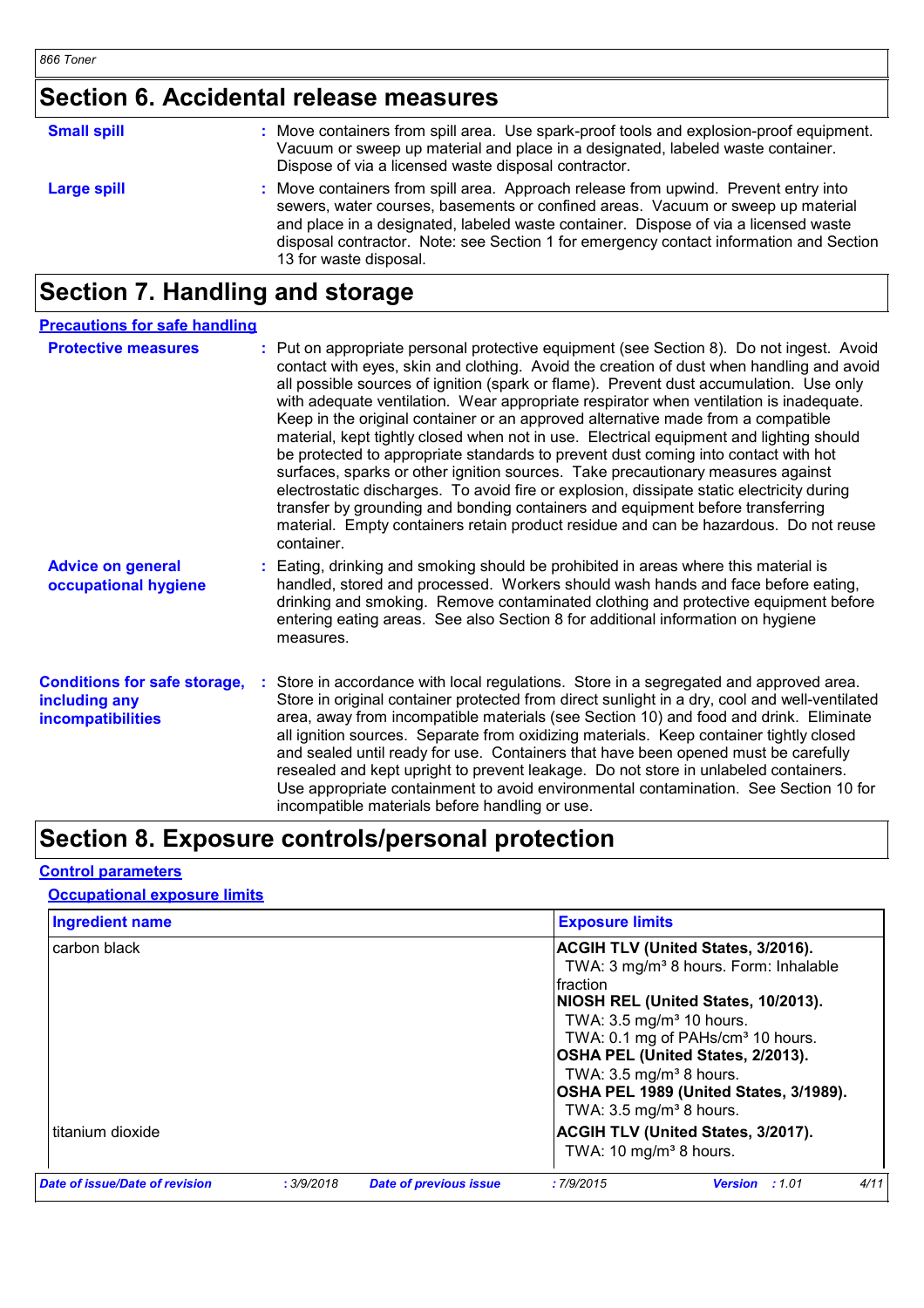## **Section 8. Exposure controls/personal protection**

|                                | OSHA PEL 1989 (United States, 3/1989).<br>TWA: 10 mg/m <sup>3</sup> 8 hours. Form: Total dust<br><b>OSHA PEL (United States, 6/2016).</b><br>TWA: 15 mg/m <sup>3</sup> 8 hours. Form: Total dust |
|--------------------------------|--------------------------------------------------------------------------------------------------------------------------------------------------------------------------------------------------|
| <b>Appropriate engineering</b> | : The engineering controls also need to keep gas, vapor or dust concentrations below any                                                                                                         |

| <b>controls</b>                                  | lower explosive limits. Use explosion-proof ventilation equipment.                                                                                                                                                                                                                                                            |
|--------------------------------------------------|-------------------------------------------------------------------------------------------------------------------------------------------------------------------------------------------------------------------------------------------------------------------------------------------------------------------------------|
| <b>Environmental exposure</b><br><b>controls</b> | Emissions from ventilation or work process equipment should be checked to ensure<br>they comply with the requirements of environmental protection legislation. In some<br>cases, fume scrubbers, filters or engineering modifications to the process equipment<br>will be necessary to reduce emissions to acceptable levels. |
| <b>Individual protection measures</b>            |                                                                                                                                                                                                                                                                                                                               |

| <b>Hygiene measures</b>    | : Wash hands, forearms and face thoroughly after handling chemical products, before<br>eating, smoking and using the lavatory and at the end of the working period.<br>Appropriate techniques should be used to remove potentially contaminated clothing.<br>Wash contaminated clothing before reusing. Ensure that eyewash stations and safety<br>showers are close to the workstation location. |
|----------------------------|---------------------------------------------------------------------------------------------------------------------------------------------------------------------------------------------------------------------------------------------------------------------------------------------------------------------------------------------------------------------------------------------------|
| <b>Eye/face protection</b> | : Safety eyewear complying with an approved standard should be used when a risk<br>to a concertable distribution field in a concertable consideration of a series that distributions and the const                                                                                                                                                                                                |

- assessment indicates this is necessary to avoid exposure to liquid splashes, mists, gases or dusts. If contact is possible, the following protection should be worn, unless the assessment indicates a higher degree of protection: safety glasses with sideshields. **Skin protection**
- **Hand protection** Chemical-resistant, impervious gloves complying with an approved standard should be **:** worn at all times when handling chemical products if a risk assessment indicates this is necessary. Considering the parameters specified by the glove manufacturer, check during use that the gloves are still retaining their protective properties. It should be noted that the time to breakthrough for any glove material may be different for different glove manufacturers. In the case of mixtures, consisting of several substances, the protection time of the gloves cannot be accurately estimated.
	- **Body protection** : Personal protective equipment for the body should be selected based on the task being in the task being performed and the risks involved and should be approved by a specialist before handling this product.
	- **Other skin protection :** Appropriate footwear and any additional skin protection measures should be selected based on the task being performed and the risks involved and should be approved by a specialist before handling this product.
- Based on the hazard and potential for exposure, select a respirator that meets the appropriate standard or certification. Respirators must be used according to a respiratory protection program to ensure proper fitting, training, and other important aspects of use. **Respiratory protection :**

# **Section 9. Physical and chemical properties**

| Date of issue/Date of revision | <b>Date of previous issue</b><br>: 3/9/2018<br>:7/9/2015 | 5/11<br><b>Version</b><br>: 1.01 |  |  |  |
|--------------------------------|----------------------------------------------------------|----------------------------------|--|--|--|
| <b>Flash point</b>             | : Not applicable.                                        |                                  |  |  |  |
| <b>Boiling point</b>           | : Not available.                                         |                                  |  |  |  |
| <b>Melting point</b>           | : Not available.                                         |                                  |  |  |  |
| pH                             | : Not applicable.                                        |                                  |  |  |  |
| <b>Odor threshold</b>          | : Not available.                                         |                                  |  |  |  |
| <b>Odor</b>                    | : Plastic. [Slight]                                      |                                  |  |  |  |
| <b>Color</b>                   | $:$ Black.                                               |                                  |  |  |  |
| <b>Physical state</b>          | : Solid. [Finely divided solid.]                         |                                  |  |  |  |
| Appearance                     |                                                          |                                  |  |  |  |

**Appearance**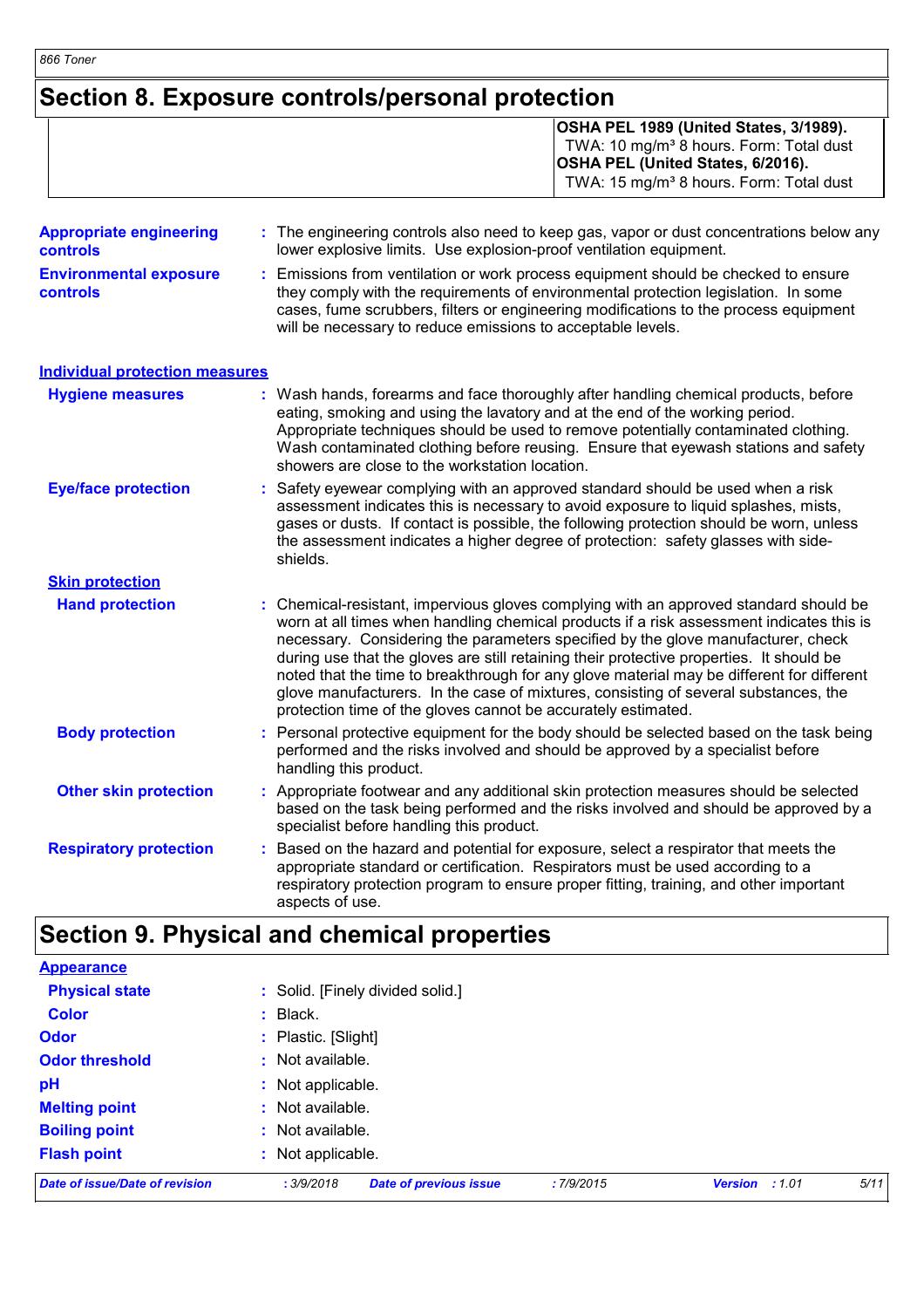# **Section 9. Physical and chemical properties**

| <b>Burning time</b><br>: Not available.<br><b>Burning rate</b><br>: Not available.<br><b>Evaporation rate</b><br>: Not available.<br><b>Flammability (solid, gas)</b><br>: Not available.<br>: Not available.<br>Lower and upper explosive<br>(flammable) limits<br>: Not available.<br><b>Vapor pressure</b><br><b>Vapor density</b><br>: Not available.<br><b>Relative density</b><br>: Not available.<br><b>Solubility</b><br>: Insoluble in the following materials: cold water and hot water.<br><b>Solubility in water</b><br>: Not available.<br><b>Partition coefficient: n-</b><br>$:$ Not available.<br>octanol/water<br>$:$ Not available.<br><b>Auto-ignition temperature</b><br><b>Decomposition temperature</b><br>: Not available.<br><b>SADT</b><br>: Not available.<br><b>Viscosity</b><br>: Not available. |  |
|------------------------------------------------------------------------------------------------------------------------------------------------------------------------------------------------------------------------------------------------------------------------------------------------------------------------------------------------------------------------------------------------------------------------------------------------------------------------------------------------------------------------------------------------------------------------------------------------------------------------------------------------------------------------------------------------------------------------------------------------------------------------------------------------------------------------------|--|
|                                                                                                                                                                                                                                                                                                                                                                                                                                                                                                                                                                                                                                                                                                                                                                                                                              |  |
|                                                                                                                                                                                                                                                                                                                                                                                                                                                                                                                                                                                                                                                                                                                                                                                                                              |  |
|                                                                                                                                                                                                                                                                                                                                                                                                                                                                                                                                                                                                                                                                                                                                                                                                                              |  |
|                                                                                                                                                                                                                                                                                                                                                                                                                                                                                                                                                                                                                                                                                                                                                                                                                              |  |
|                                                                                                                                                                                                                                                                                                                                                                                                                                                                                                                                                                                                                                                                                                                                                                                                                              |  |
|                                                                                                                                                                                                                                                                                                                                                                                                                                                                                                                                                                                                                                                                                                                                                                                                                              |  |
|                                                                                                                                                                                                                                                                                                                                                                                                                                                                                                                                                                                                                                                                                                                                                                                                                              |  |
|                                                                                                                                                                                                                                                                                                                                                                                                                                                                                                                                                                                                                                                                                                                                                                                                                              |  |
|                                                                                                                                                                                                                                                                                                                                                                                                                                                                                                                                                                                                                                                                                                                                                                                                                              |  |
|                                                                                                                                                                                                                                                                                                                                                                                                                                                                                                                                                                                                                                                                                                                                                                                                                              |  |
|                                                                                                                                                                                                                                                                                                                                                                                                                                                                                                                                                                                                                                                                                                                                                                                                                              |  |
|                                                                                                                                                                                                                                                                                                                                                                                                                                                                                                                                                                                                                                                                                                                                                                                                                              |  |
|                                                                                                                                                                                                                                                                                                                                                                                                                                                                                                                                                                                                                                                                                                                                                                                                                              |  |
|                                                                                                                                                                                                                                                                                                                                                                                                                                                                                                                                                                                                                                                                                                                                                                                                                              |  |
|                                                                                                                                                                                                                                                                                                                                                                                                                                                                                                                                                                                                                                                                                                                                                                                                                              |  |

# **Section 10. Stability and reactivity**

| <b>Reactivity</b>                            | : No specific test data related to reactivity available for this product or its ingredients.                                                                                                                                                                                                                                                                          |
|----------------------------------------------|-----------------------------------------------------------------------------------------------------------------------------------------------------------------------------------------------------------------------------------------------------------------------------------------------------------------------------------------------------------------------|
| <b>Chemical stability</b>                    | : The product is stable.                                                                                                                                                                                                                                                                                                                                              |
| <b>Possibility of hazardous</b><br>reactions | : Under normal conditions of storage and use, hazardous reactions will not occur.                                                                                                                                                                                                                                                                                     |
| <b>Conditions to avoid</b>                   | : Avoid the creation of dust when handling and avoid all possible sources of ignition<br>(spark or flame). Take precautionary measures against electrostatic discharges. To<br>avoid fire or explosion, dissipate static electricity during transfer by grounding and<br>bonding containers and equipment before transferring material. Prevent dust<br>accumulation. |
| <b>Incompatible materials</b>                | : Reactive or incompatible with the following materials:<br>oxidizing materials                                                                                                                                                                                                                                                                                       |
| <b>Hazardous decomposition</b><br>products   | : Under normal conditions of storage and use, hazardous decomposition products should<br>not be produced.                                                                                                                                                                                                                                                             |

## **Section 11. Toxicological information**

### **Information on toxicological effects**

| <b>Acute toxicity</b>                          |                                                                       |                          |                                                            |                 |  |  |
|------------------------------------------------|-----------------------------------------------------------------------|--------------------------|------------------------------------------------------------|-----------------|--|--|
| <b>Product/ingredient name</b>                 | <b>Result</b>                                                         | <b>Species</b>           | <b>Dose</b>                                                | <b>Exposure</b> |  |  |
| carbon black<br>titanium dioxide<br>⊩866 Toner | LD50 Oral<br>ILD50 Oral<br><b>LC50 Inhalation Vapor</b><br>ILD50 Oral | Rat<br>Rat<br>Rat<br>Rat | >15400 mg/kg<br>-5000 mg/kg<br>$>5000$ mg/l<br>-5000 mg/kg | I4 hours        |  |  |

### **Irritation/Corrosion**

No specific data.

| Date of issue/Date of revision | 3/9/2018 | <b>Date of previous issue</b> | 7/9/2015 | <b>Version</b> : 1.01 |  | 6/11 |
|--------------------------------|----------|-------------------------------|----------|-----------------------|--|------|
|--------------------------------|----------|-------------------------------|----------|-----------------------|--|------|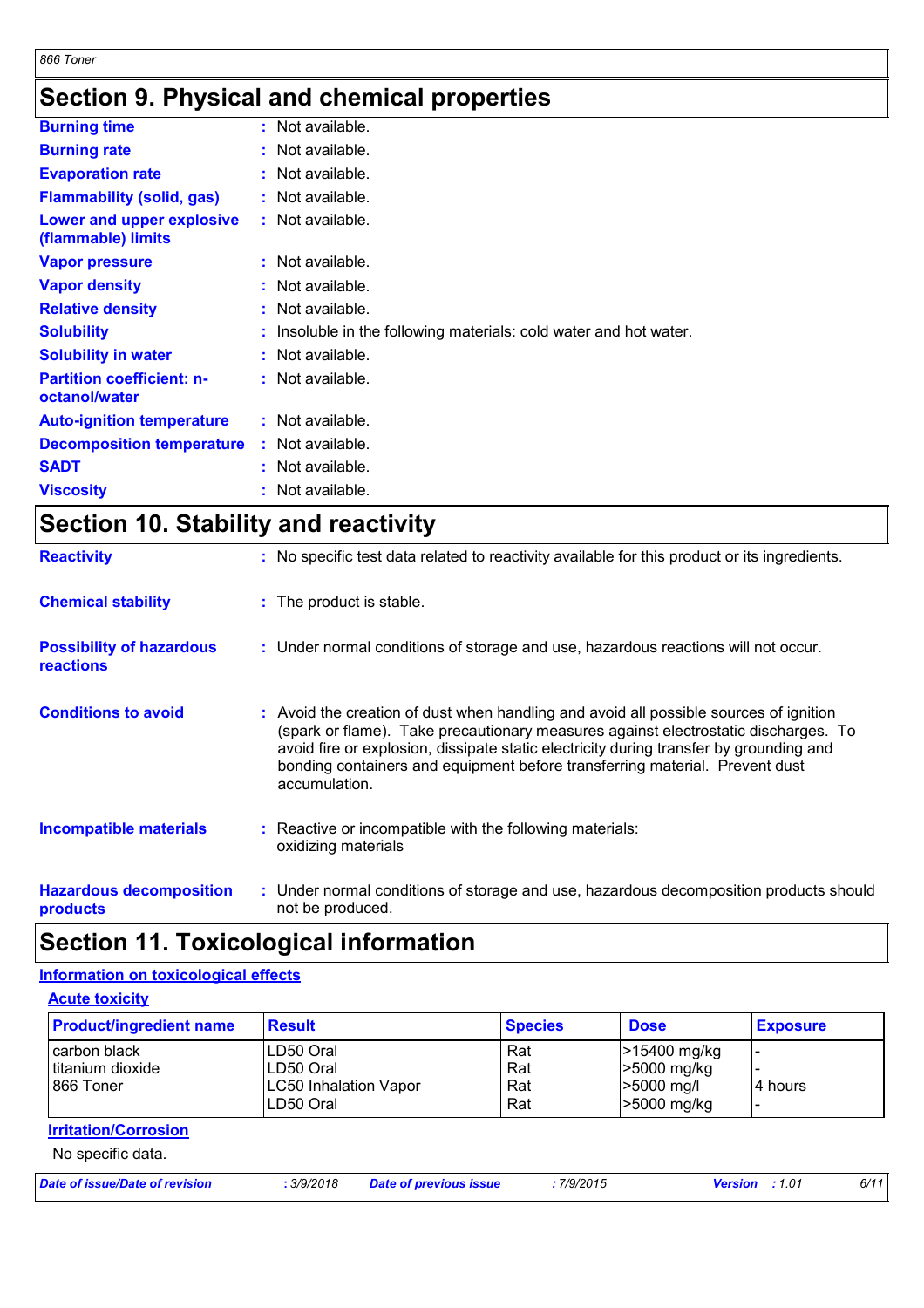# **Section 11. Toxicological information**

#### **Sensitization**

No specific data.

### **Mutagenicity**

### No specific data.

#### **Carcinogenicity**

No specific data.

**Conclusion/Summary :** Low acute inhalation toxicity. As with exposure to high concentrations of any dust, minimal irritation of the respiratory tract may occur. Pure carbon black and titanium dioxide, minor components of this product, has been listed by IARC as a group 2B (possible carcinogen). This classification is based on rat "lung particulate overload" studies performed with airborne particulate. Toner is not listed by IARC, NTP, or OSHA.

#### **Classification**

| <b>Product/ingredient name</b>   | <b>OSHA</b> | <b>IARC</b> | <b>NTP</b> |
|----------------------------------|-------------|-------------|------------|
| carbon black<br>titanium dioxide |             | 2B<br>2B    |            |

#### **Reproductive toxicity**

No specific data.

#### **Teratogenicity**

No specific data.

#### **Specific target organ toxicity (single exposure)**

No specific data.

#### **Specific target organ toxicity (repeated exposure)**

| <b>Name</b>  | <b>Category</b> | <b>Route of</b><br>exposure | <b>Target organs</b> |
|--------------|-----------------|-----------------------------|----------------------|
| carbon black | Category        | Not determined              | lungs                |

### **Aspiration hazard**

No specific data.

| Information on the likely<br>routes of exposure | : Routes of entry anticipated: Dermal, Inhalation.                           |
|-------------------------------------------------|------------------------------------------------------------------------------|
| <b>Potential acute health effects</b>           |                                                                              |
| Eye contact                                     | : No known significant effects or critical hazards.                          |
| <b>Inhalation</b>                               | : No known significant effects or critical hazards.                          |
| <b>Skin contact</b>                             | : No known significant effects or critical hazards.                          |
| <b>Ingestion</b>                                | : No known significant effects or critical hazards.                          |
|                                                 | Symptoms related to the physical, chemical and toxicological characteristics |
| Eye contact                                     | : No specific data.                                                          |

| $\sim$              |                     |
|---------------------|---------------------|
| <b>Inhalation</b>   | : No specific data. |
| <b>Skin contact</b> | : No specific data. |
| <b>Ingestion</b>    | : No specific data. |

|  |  | Date of issue/Date of revision |
|--|--|--------------------------------|
|  |  |                                |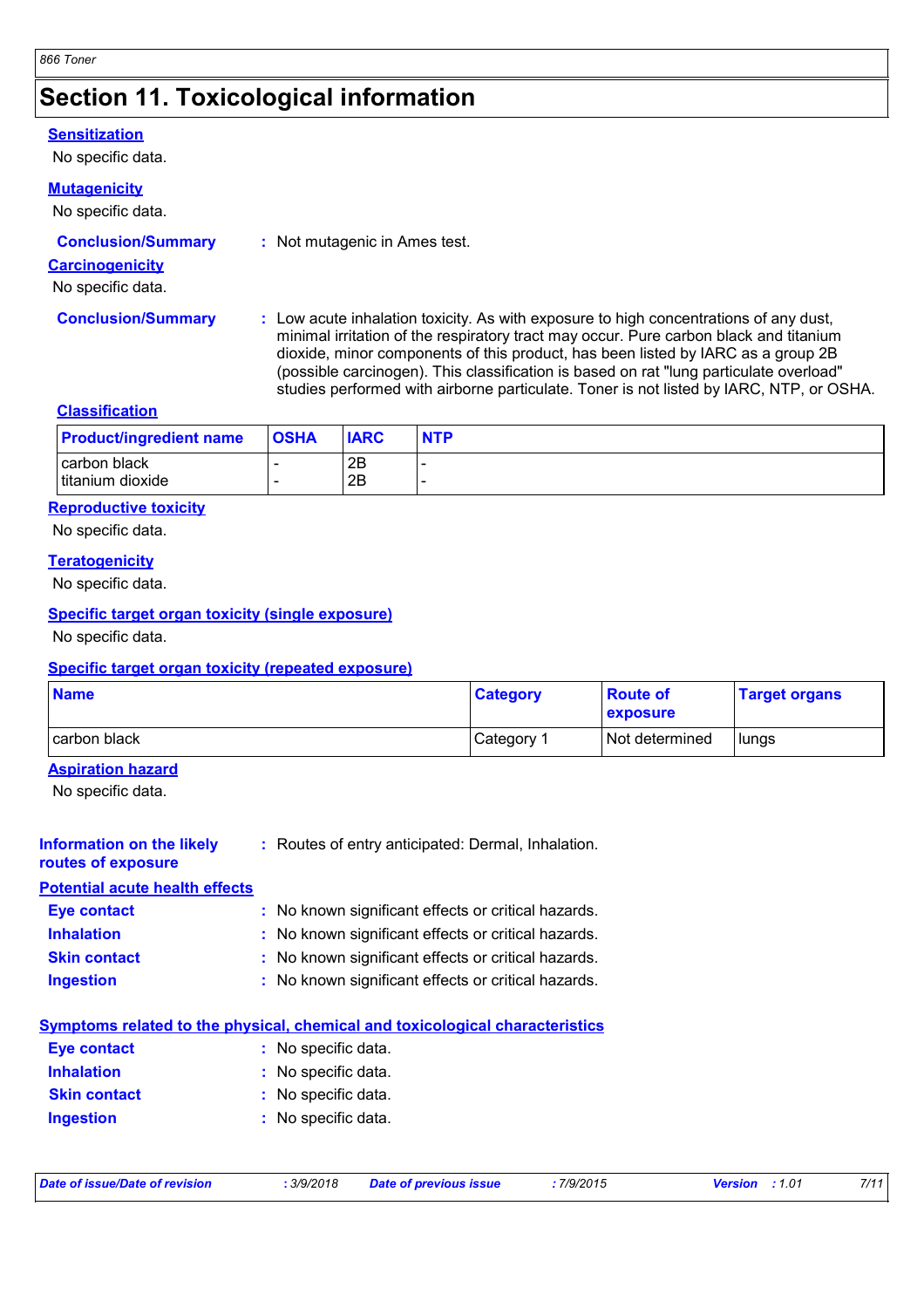# **Section 11. Toxicological information**

|                                              | Delayed and immediate effects and also chronic effects from short and long term exposure                   |
|----------------------------------------------|------------------------------------------------------------------------------------------------------------|
| <b>Short term exposure</b>                   |                                                                                                            |
| <b>Potential immediate</b><br><b>effects</b> | : Not available.                                                                                           |
| <b>Potential delayed effects</b>             | : Not available.                                                                                           |
| <b>Long term exposure</b>                    |                                                                                                            |
| <b>Potential immediate</b><br><b>effects</b> | : Not available.                                                                                           |
| <b>Potential delayed effects</b>             | : Not available.                                                                                           |
| <b>Potential chronic health effects</b>      |                                                                                                            |
| No specific data.                            |                                                                                                            |
| <b>General</b>                               | : No known significant effects or critical hazards.                                                        |
| <b>Carcinogenicity</b>                       | : No known significant effects or critical hazards.                                                        |
| <b>Mutagenicity</b>                          | : No known significant effects or critical hazards. Toner is negative (nonmutagenic) in the<br>Ames assay. |
| <b>Teratogenicity</b>                        | : No known significant effects or critical hazards.                                                        |
| <b>Developmental effects</b>                 | : No known significant effects or critical hazards.                                                        |
| <b>Fertility effects</b>                     | : No known significant effects or critical hazards.                                                        |

### **Numerical measures of toxicity**

Not available. **Acute toxicity estimates**

# **Section 12. Ecological information**

### **Toxicity**

| <b>Product/ingredient name</b> | <b>Result</b>                                                  | <b>Species</b>                                  | <b>Exposure</b>      |
|--------------------------------|----------------------------------------------------------------|-------------------------------------------------|----------------------|
| carbon black                   | Acute EC50 37.563 mg/l Fresh water                             | Daphnia - Daphnia magna -<br>Neonate            | 48 hours             |
| titanium dioxide               | Acute LC50 3 mg/l Fresh water                                  | Crustaceans - Ceriodaphnia<br>I dubia - Neonate | 48 hours             |
|                                | Acute LC50 6.5 mg/l Fresh water                                | Daphnia - Daphnia pulex -<br>Neonate            | 48 hours             |
| 866 Toner                      | Acute LC50 >1000000 µg/l Marine water<br>Acute EC50 >1000 mg/l | Fish - Fundulus heteroclitus<br>Daphnia         | 96 hours<br>48 hours |

### **Persistence and degradability**

Not available.

### **Bioaccumulative potential**

| <b>Product/ingredient name</b> | $\mathsf{LogP}_\mathsf{ow}$ | BCF | <b>Potential</b> |
|--------------------------------|-----------------------------|-----|------------------|
| Charge Control Agent           | ാറ<br>ےت.⊦                  |     | low              |

### **Mobility in soil**

| Date of issue/Date of revision | 3/9/2018 | <b>Date of previous issue</b> | 7/9/2015 | <b>Version</b> : 1.01 | 8/11 |
|--------------------------------|----------|-------------------------------|----------|-----------------------|------|
|                                |          |                               |          |                       |      |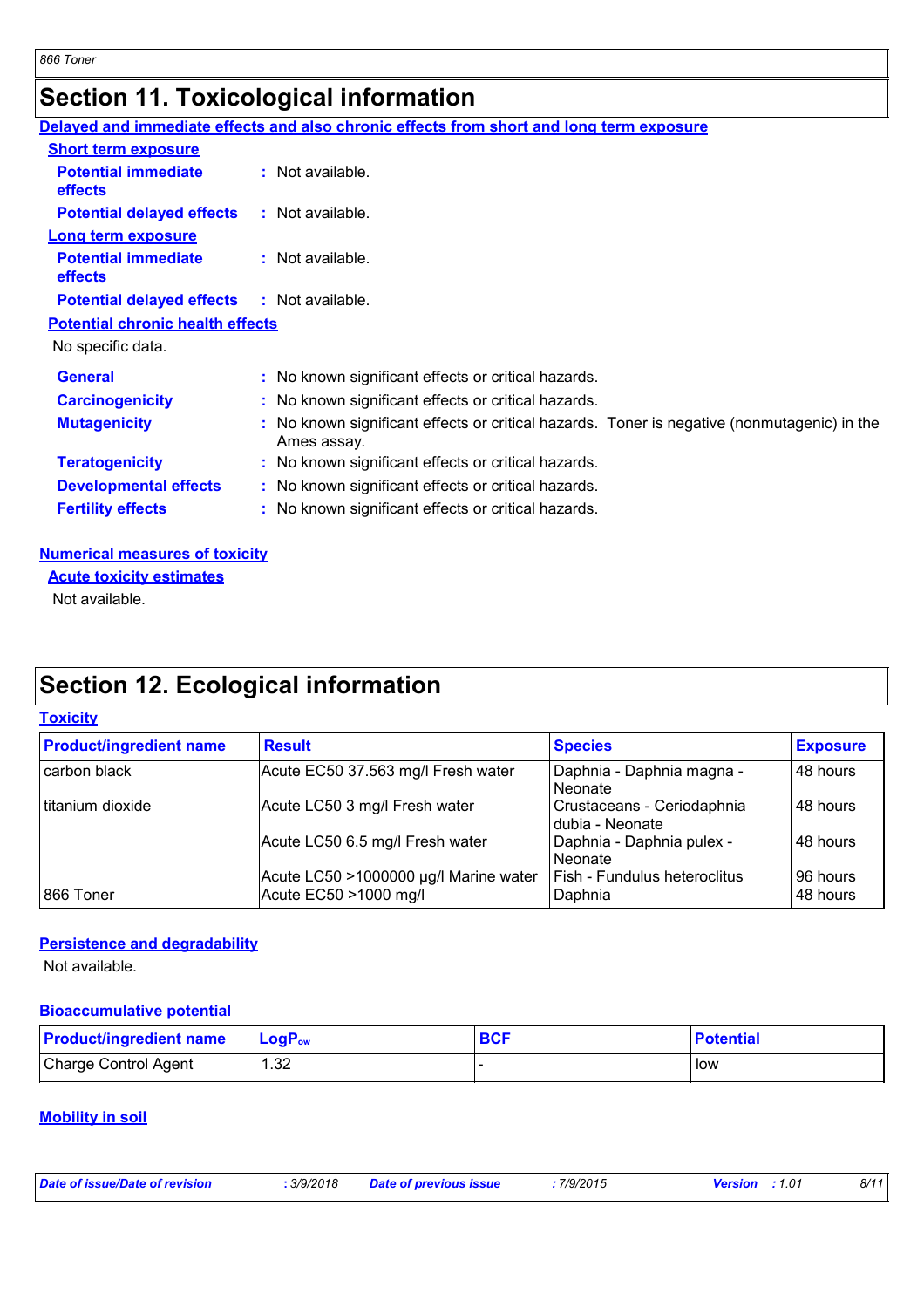# **Section 12. Ecological information**

**Soil/water partition coefficient (KOC)**

**:** Not available.

**Other adverse effects** : No known significant effects or critical hazards.

## **Section 13. Disposal considerations**

The generation of waste should be avoided or minimized wherever possible. Disposal of this product, solutions and any by-products should at all times comply with the requirements of environmental protection and waste disposal legislation and any regional local authority requirements. Dispose of surplus and non-recyclable products via a licensed waste disposal contractor. Waste should not be disposed of untreated to the sewer unless fully compliant with the requirements of all authorities with jurisdiction. Waste packaging should be recycled. Incineration or landfill should only be considered when recycling is not feasible. This material and its container must be disposed of in a safe way. Care should be taken when handling emptied containers that have not been cleaned or rinsed out. Empty containers or liners may retain some product residues. Avoid dispersal of spilled material and runoff and contact with soil, waterways, drains and sewers. **Disposal methods :**

## **Section 14. Transport information**

|                                      | <b>DOT</b><br><b>Classification</b> | <b>TDG</b><br><b>Classification</b> | <b>Mexico</b><br><b>Classification</b> | <b>ADR/RID</b> | <b>IMDG</b>    | <b>IATA</b>    |
|--------------------------------------|-------------------------------------|-------------------------------------|----------------------------------------|----------------|----------------|----------------|
| <b>UN number</b>                     | Not regulated.                      | Not regulated.                      | Not regulated.                         | Not regulated. | Not regulated. | Not regulated. |
| <b>UN proper</b><br>shipping name    |                                     |                                     |                                        |                |                |                |
| <b>Transport</b><br>hazard class(es) |                                     |                                     |                                        |                |                |                |
| <b>Packing group</b>                 |                                     |                                     |                                        |                |                | -              |
| Environmental<br>hazards             | No.                                 | No.                                 | No.                                    | No.            | No.            | No.            |
| <b>Additional</b><br>information     |                                     |                                     |                                        |                |                |                |

**Special precautions for user Transport within user's premises:** always transport in closed containers that are **:** upright and secure. Ensure that persons transporting the product know what to do in the event of an accident or spillage.

**Transport in bulk according to Annex II of MARPOL and the IBC Code :** Not available.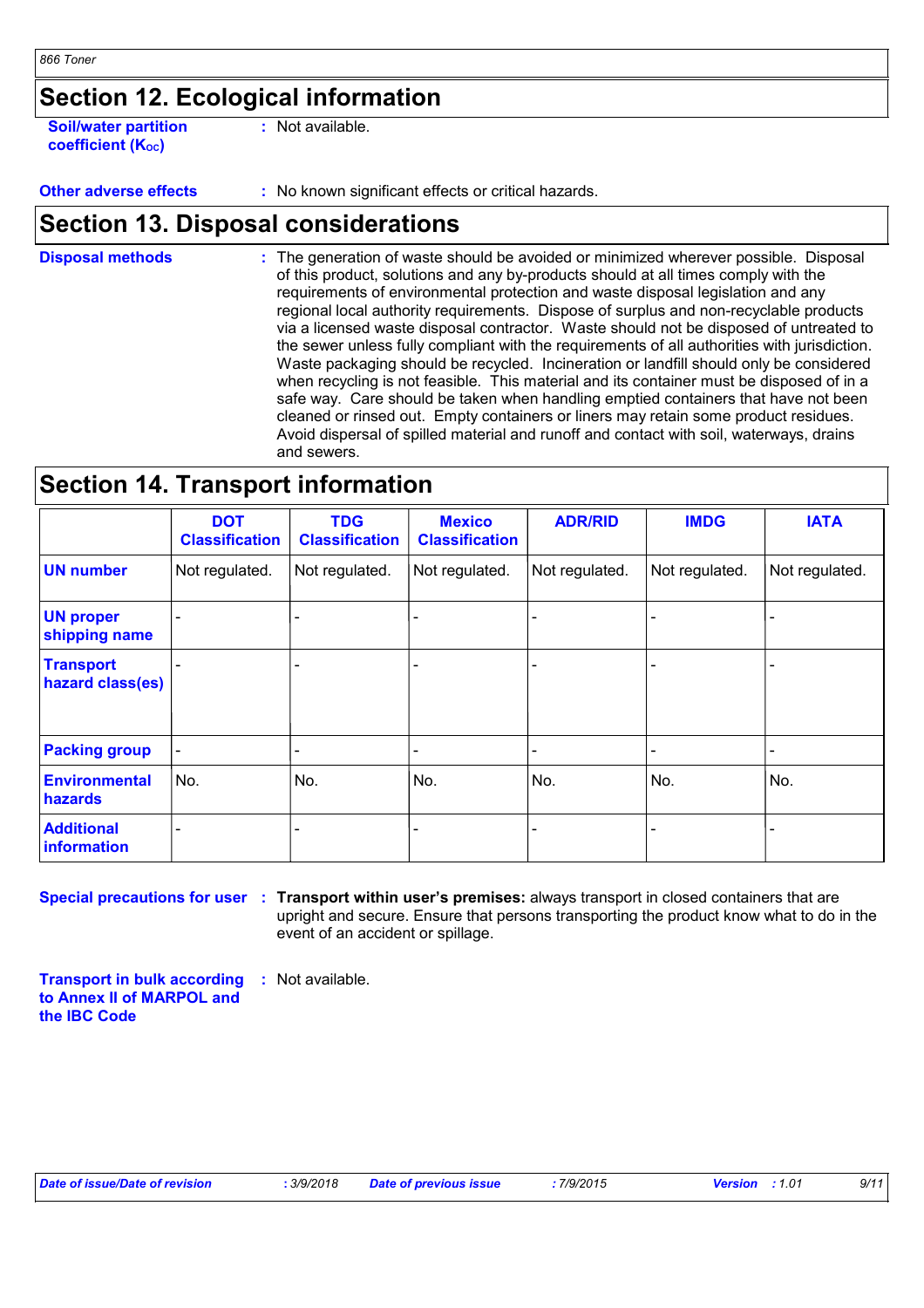# **Section 15. Regulatory information**

| <b>United States</b>      |                                                                                                                                                                                                                                                                         |
|---------------------------|-------------------------------------------------------------------------------------------------------------------------------------------------------------------------------------------------------------------------------------------------------------------------|
| <b>TSCA (USA)</b>         | All ingredients are listed on the Toxic Substances Control Act (TSCA) inventory, have<br>been registered, or are exempt.                                                                                                                                                |
| <b>SARA / EPCRA (USA)</b> | None of the ingredients in this product has a final reportable quantity (RQ) under<br>÷.<br>Emergency Planning and Community Right-to Know Act (EPCRA)- Section 302:<br>Extremely Hazardous Substances (EHS) or notification requirements for EHS under<br>Section 304. |
| <b>SARA 311/312</b>       |                                                                                                                                                                                                                                                                         |
| <b>Classification</b>     | : COMBUSTIBLE DUSTS                                                                                                                                                                                                                                                     |
| <b>SARA 313</b>           |                                                                                                                                                                                                                                                                         |
|                           | $\sim$<br>$\sim$ $\sim$                                                                                                                                                                                                                                                 |

|                                           | <b>Product name</b>         | <b>CAS number</b> | $\frac{9}{6}$       |
|-------------------------------------------|-----------------------------|-------------------|---------------------|
| <b>Form R - Reporting</b><br>requirements | <b>Charge Control Agent</b> |                   | <b>IProprietary</b> |
| <b>Supplier notification</b>              | <b>Charge Control Agent</b> |                   | Proprietary         |

SARA 313 notifications must not be detached from the SDS and any copying and redistribution of the SDS shall include copying and redistribution of the notice attached to copies of the SDS subsequently redistributed.

| <b>California Prop. 65</b>              | : This product contains no known materials at levels which the State of California has<br>found to cause cancer, birth defects or other reproductive harm - California Proposition<br>65.                 |
|-----------------------------------------|-----------------------------------------------------------------------------------------------------------------------------------------------------------------------------------------------------------|
| <b>International regulations lists</b>  |                                                                                                                                                                                                           |
| <b>Europe inventory (EINECS) :</b>      | All ingredients are listed on the European Inventory of Existing Commercial Substances<br>(EINECS) list, have been registered on the European List of New Chemical Substances<br>(ELINCS), or are exempt. |
| <b>REACH Status</b>                     | : EU (REACH): All components of the toner formulation are registered, pre-registered or<br>exempt under REACH. Pre-registered chemicals will be registered between 2011 and<br>2018.                      |
| <b>Japan inventory (ENCS)</b>           | : All ingredients are listed on the Japanese Existing and New Chemical Substances<br>(ENCS) list, have been registered, or are exempt.                                                                    |
| <b>Australia inventory (AICS)</b>       | : All ingredients are listed in Australian Inventory of Chemical Substances (AICS), have<br>been registered, or are exempt.                                                                               |
| <b>Philippines inventory</b><br>(PICCS) | : All ingredients are listed on the Philippines Inventory (PICCS) or are exempt.                                                                                                                          |
| <b>Korea inventory (KECI)</b>           | : All ingredients are listed on the Korean Existing Chemicals List (ECL), have been<br>registered, or are exempt.                                                                                         |
| <b>China inventory (IECSC)</b>          | : All ingredients are listed on the Chinese inventory (IECSC) or are exempt.                                                                                                                              |
| <b>Canada</b>                           |                                                                                                                                                                                                           |
| <b>WHMIS (Canada)</b>                   | : Not classified.                                                                                                                                                                                         |
| <b>DSL/NDSL</b>                         | : All ingredients are listed on the Canadian Domestic Substances List (DSL), have been<br>registered on the Non-Domestic Substances List (NDSL), or are exempt.                                           |
| <b>Mexico Classification</b>            | : Not classified.                                                                                                                                                                                         |
|                                         | Health:<br>1 Flammability:<br>1 Reactivity:<br>0                                                                                                                                                          |